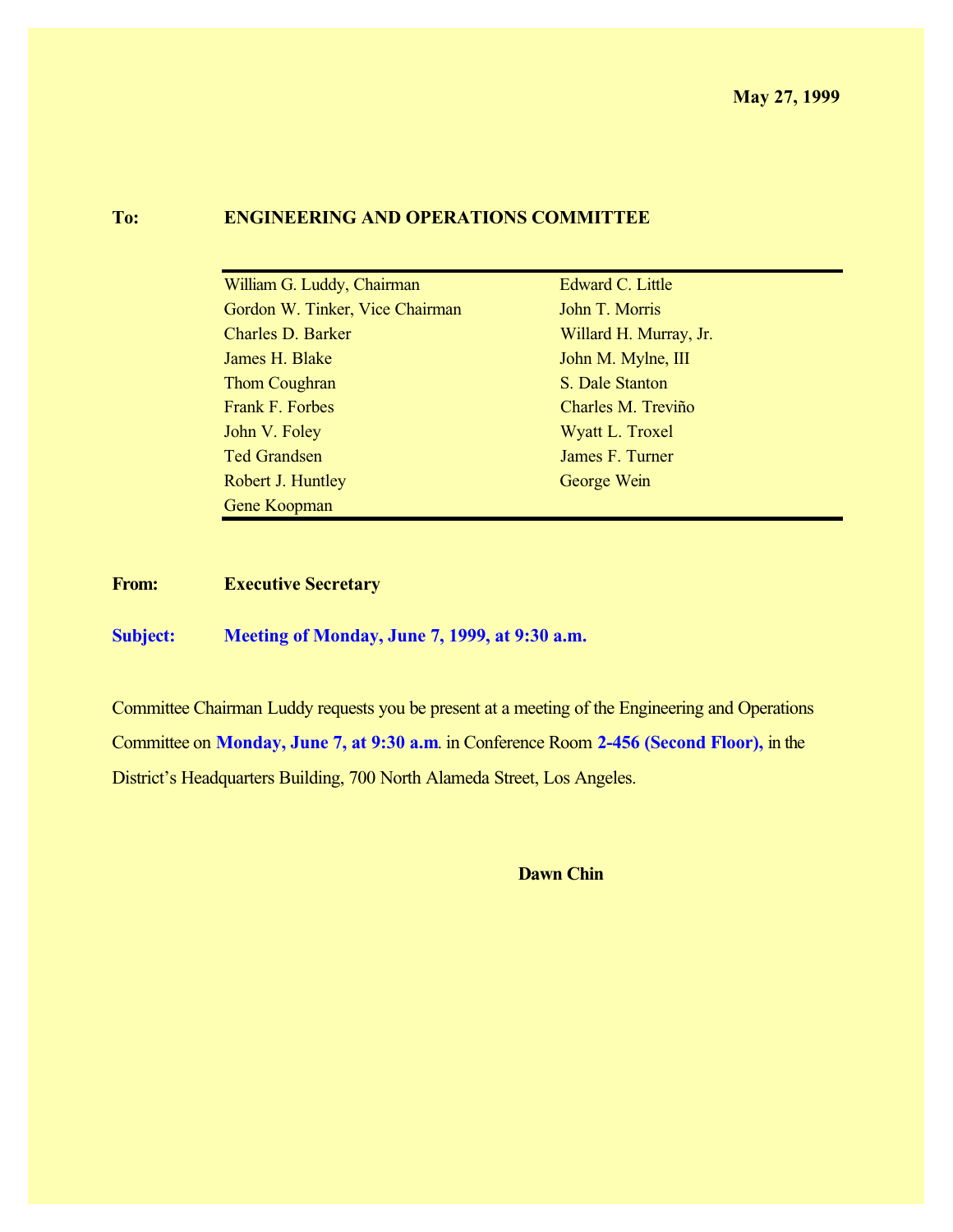# **AGENDA**

# **ENGINEERING AND OPERATIONS COMMITTEE MEETING WITH BOARD OF DIRECTORS\***

# **June 7, 1999**

#### **9:30 AM**

MWD Headquarters Building • Room 2-456, 2nd Floor • 700 N. Alameda Street • Los Angeles, CA 90012

**\*The Metropolitan Water District's Engineering And Operations Committee meeting is noticed as a joint committee meeting with the Board of Directors for the purpose of compliance with the Brown Act. Members of the Board who are not assigned to the Engineering And Operations Committee may attend and participate as members of the Board, whether or not a quorum of the Board is present. In order to preserve the function of the committee as advisory to the Board, members of the Board who are not assigned to the Engineering And Operations Committee will not vote on matters before the Engineering And Operations Committee.**

**1. ADDITIONS TO THE AGENDA** (As required by Gov. Code, § 54954.2(b).)

## **2. OPPORTUNITY FOR MEMBERS OF THE PUBLIC TO ADDRESS THE COMMITTEE ON MATTERS WITHIN THE COMMITTEE'S JURISDICTION** (As required by Gov. Code, § 54954.3(a).)

### **3. APPROVAL OF THE MINUTES OF THE REGULAR MEETING OF THE ENGINEERING AND OPERATIONS COMMITTEE HELD MAY 10, 1999**

#### **4. DIVISION MANAGERS' REPORTS**

- a. Chief of Operations' update on system operations
- b. Chief Engineer's update on engineering activities

#### **5. CONSENT CALENDAR ITEMS - ACTION**

8-1 Appropriate \$1,950,000 for design and construction for Standpipe Strengthening Project. (Appn. 15342--Action) (E&O)